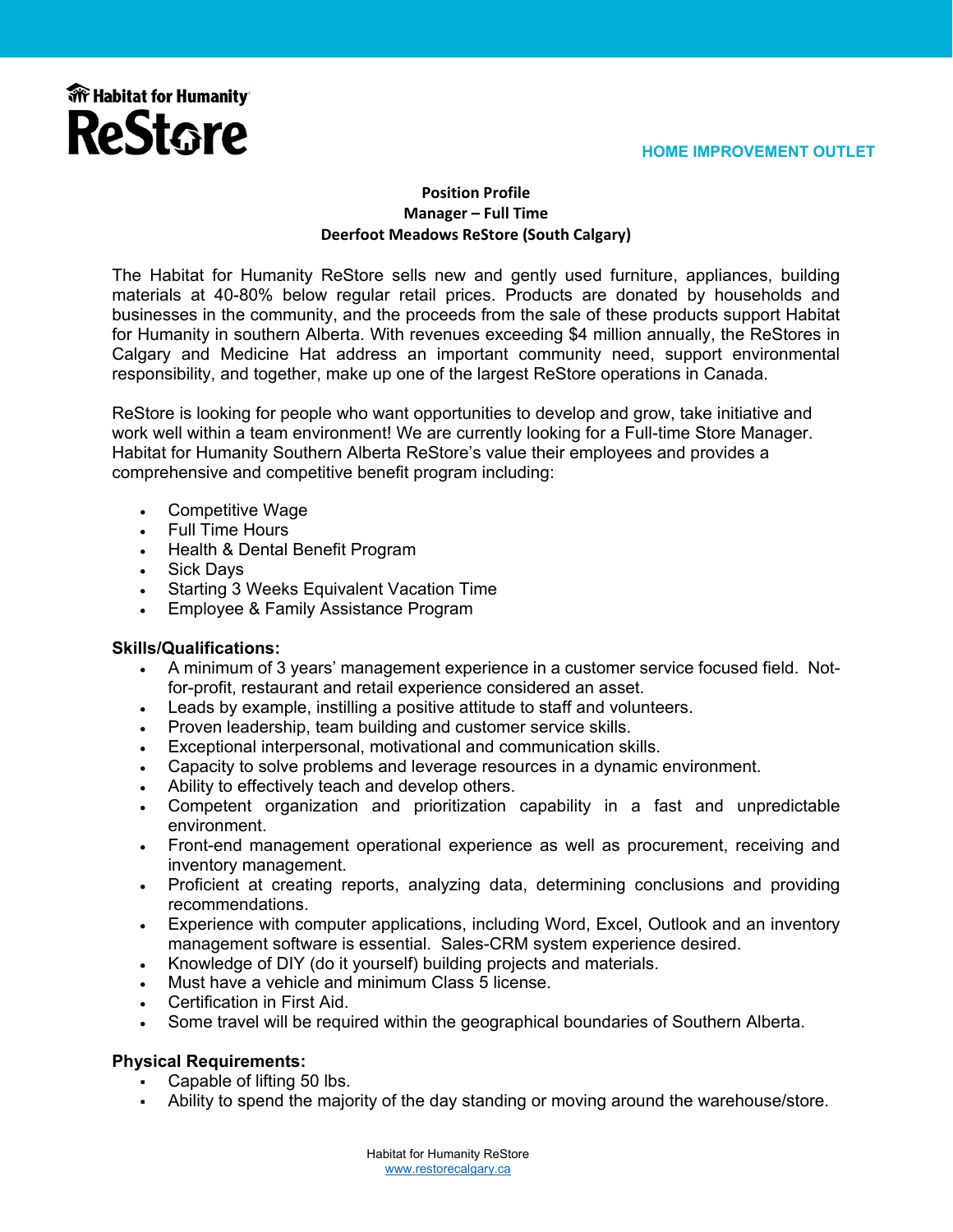

- Open availability during store hours.
- Operate basic warehouse equipment, including pallet jack, hand trucks and power tools.

# **Responsibilities:**

### Leadership

- Recruits, orients and trains all employees and volunteers, ensuring they have the knowledge and tools to perform their jobs in a safe and supportive environment with support of the Assistant Manager.
- Prioritizes and coordinates work activities for the store including scheduling of employees and volunteers, ensuring the store is adequately staffed to perform the work required.
	- $\circ$  Recognizes the critical role for volunteers in the store's operation and takes positive steps to develop and nurture these relationships.
	- $\circ$  Oversees the scheduling of full and part-time staff while evaluating all time off requests.
- Provides consistent supervision, including coaching and mentorship, to enhance both employees' and volunteer's personal and professional growth.
- Trains and orients staff on retail operations and strong understanding of health and safety requirements, measures and evaluations.
	- $\circ$  Ensures appropriate training and monitoring regarding appropriate health and safety policies and procedures.
- Acts as the HFHSA ambassador in Southern Alberta to maintain positive working relationships with employees, volunteers, donors, Habitat homeowners and the public.
- Responsible for effectively handling complex or difficult situations to a successful resolution.
- Conducts daily staff meetings to provide a collaborative environment whereby employees can celebrate success, resolve internal challenges and receive key organization messages.

# Store Operations

- Project income targets and completes ReStore budget on an annual basis; functions within approved budget.
- Ensures point of sale system is correctly populated and timely reports are generated.
- Communicates and monitors sales goals, department performance and sales opportunities with staff.
- Continually monitors and implements customer service procedures to ensure exceptional customer experience.
- Works with Assistant Manager to ensure all donated products are of resale quality and are priced effectively to generate the greatest timely financial results.
- Executes and manages local store marketing programs in collaboration with the marketing department.
- Opening and closing of store, as required.

# Finance and Administration

- Monitors systems to ensure point of sale transactions and deposits are accounted for, accurate and deposited.
- Maintains and improves physical location structure to enhance operations, marketing and storage of products in accordance with existing lease agreement and occupational health and safety standards.
- Reports sales performance targets, variance analysis and other metrics to the MD.
- Work with MD to ensure legal compliance with all municipal, provincial and federal requirements concerning the store.
- Manages issues relating to sub-contract of store maintenance and cleanliness.